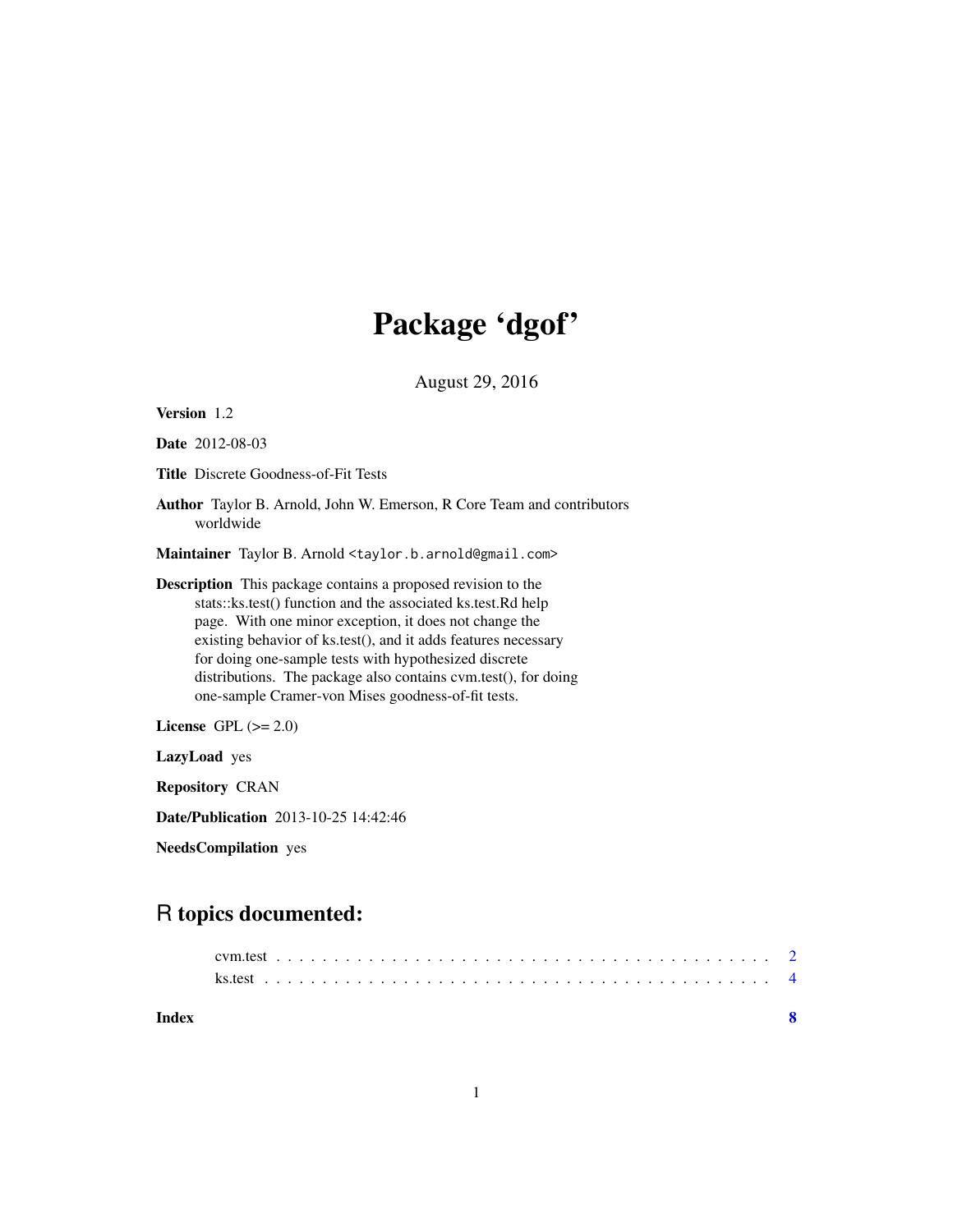## <span id="page-1-1"></span><span id="page-1-0"></span>Description

Computes the test statistics for doing one-sample Cramer-von Mises goodness-of-fit tests and calculates asymptotic p-values.

# Usage

```
cvm.test(x, y, type = c("W2", "U2", "A2"),simulate.p.value=FALSE, B=2000, tol=1e-8)
```
## Arguments

| $\mathsf{x}$     | a numerical vector of data values.                                                                                                                                                               |  |  |  |  |  |  |
|------------------|--------------------------------------------------------------------------------------------------------------------------------------------------------------------------------------------------|--|--|--|--|--|--|
| У                | an ecdf or step-function (stepfun) for specifying the hypothesized model.                                                                                                                        |  |  |  |  |  |  |
| type             | the variant of the Cramer-von Mises test; "W2" is the default and most common<br>method, "U2" is for cyclical data, and "A2" is the Anderson-Darling alternative.<br>For details see references. |  |  |  |  |  |  |
| simulate.p.value |                                                                                                                                                                                                  |  |  |  |  |  |  |
|                  | a logical indicating whether to compute p-values by Monte Carlo simulation.                                                                                                                      |  |  |  |  |  |  |
| <sup>B</sup>     | an integer specifying the number of replicates used in the Monte Carlo test (for<br>discrete goodness-of-fit tests only).                                                                        |  |  |  |  |  |  |
| tol              | used as an upper bound for possible rounding error in values (say, a and b) when<br>needing to check for equality (a==b) (for discrete goodness-of-fit tests only).                              |  |  |  |  |  |  |

# Details

While the Kolmogorov-Smirnov test may be the most popular of the nonparametric goodness-offit tests, Cramer-von Mises tests have been shown to be more powerful against a large class of alternatives hypotheses. The original test was developed by Harald Cramer and Richard von Mises (Cramer, 1928; von Mises, 1928) and further adapted by Anderson and Darling (1952), and Watson (1961).

## Value

An object of class htest.

### Note

Additional notes?

# Author(s)

Taylor B. Arnold and John W. Emerson Maintainer: Taylor B. Arnold <taylor.arnold@yale.edu>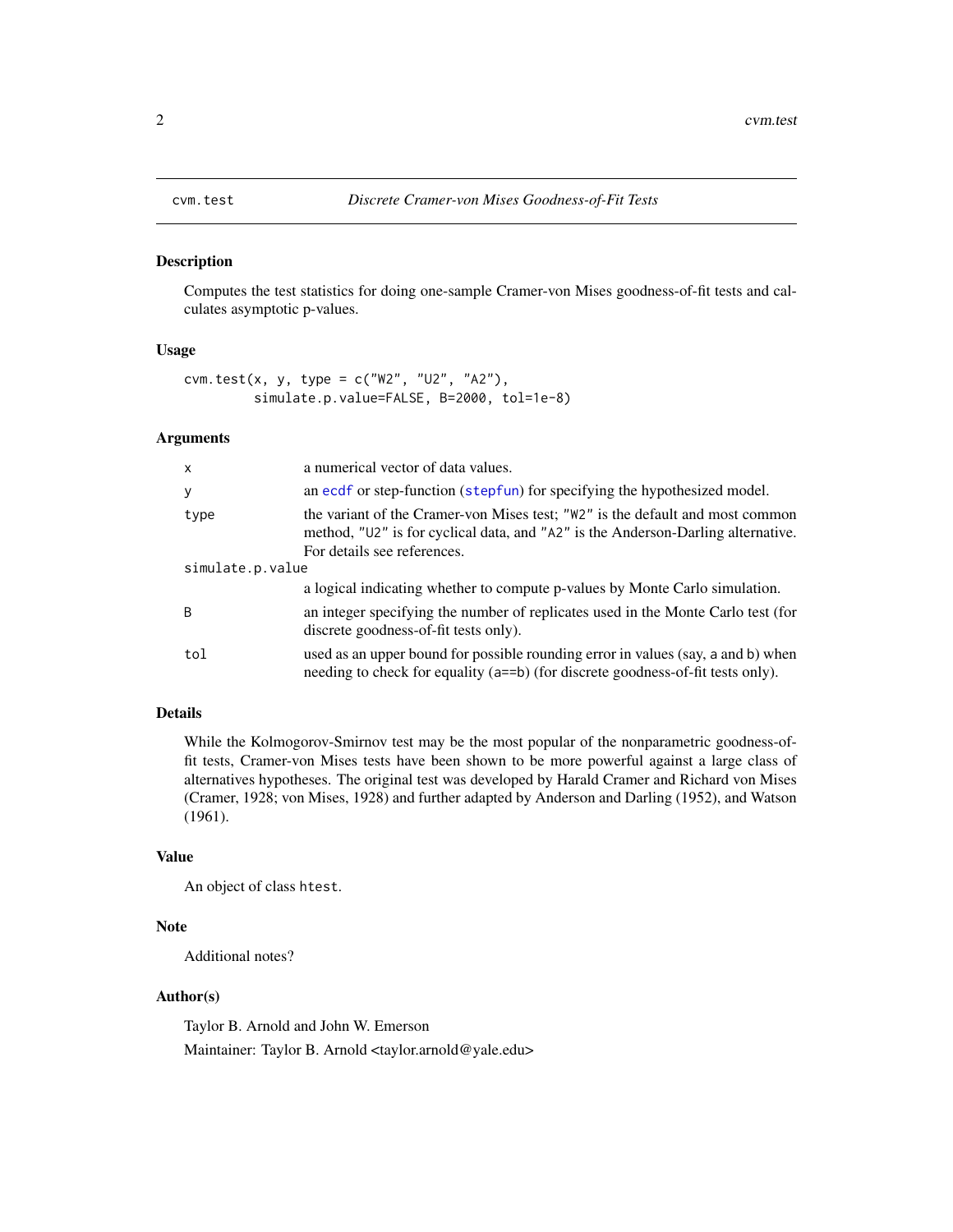### <span id="page-2-0"></span>cvm.test 3

# References

T. W. Anderson and D. A. Darling (1952). *Asymptotic theory of certain "goodness of fit" criteria based on stochastic processes.* Annals of Mathematical Statistics, 23:193-212.

V. Choulakian, R. A. Lockhart, and M. A. Stephens (1994). *Cramer-von Mises statistics for discrete distributions*. The Canadian Journal of Statistics, 22(1): 125-137.

H. Cramer (1928). *On the composition of elementary errors.* Skand. Akt., 11:141-180.

M. A. Stephens (1974). *Edf statistics for goodness of fit and some comparisons*. Journal of the American Statistical Association, 69(347): 730-737.

R. E. von Mises (1928). *Wahrscheinlichkeit, Statistik und Wahrheit.* Julius Springer, Vienna, Austria.

G. S. Watson (1961). *Goodness of fit tests on the circle.* Biometrika, 48:109-114.

# See Also

[ks.test](#page-3-1), [ecdf](#page-0-0), [stepfun](#page-0-0)

# Examples

```
require(dgof)
x3 \leq - sample(1:10, 25, replace=TRUE)
# Using ecdf() to specify a discrete distribution:
ks.test(x3, ecdf(1:10))
cvm.test(x3, ecdf(1:10))
# Using step() to specify the same discrete distribution:
```

```
myfun <- stepfun(1:10, cumsum(c(0, rep(0.1, 10))))
ks.test(x3, myfun)
cvm.test(x3, myfun)
```
# Usage of U2 for cyclical distributions (note U2 unchanged, but W2 not)

```
set.seed(1)
y <- sample(1:4, 20, replace=TRUE)
cvm.test(y, ecdf(1:4), type='W2')
cvm.test(y, ecdf(1:4), type='U2')
z \le ycvm.test(z, ecdf(1:4), type='W2')
cvm.test(z, ecdf(1:4), type = 'U2')
```

```
# Compare analytic results to simulation results
set.seed(1)
y <- sample(1:3, 10, replace=TRUE)
cvm.test(y, ecdf(1:6), simulate.p.value=FALSE)
cvm.test(y, ecdf(1:6), simulate.p.value=TRUE)
```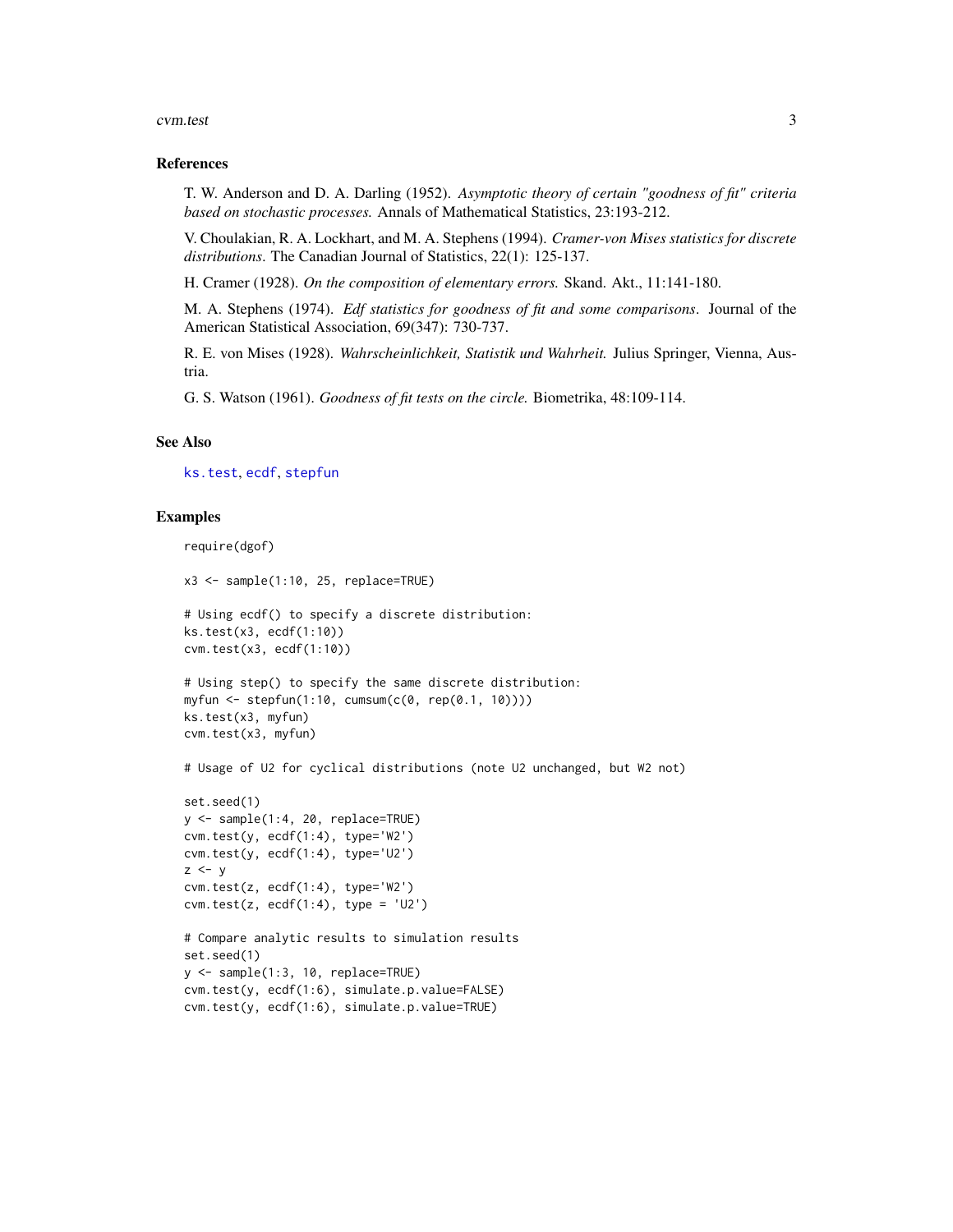<span id="page-3-1"></span><span id="page-3-0"></span>

# Description

Performs one or two sample Kolmogorov-Smirnov tests.

# Usage

```
ks.test(x, y, ...,
        alternative = c("two.sided", "less", "greater"),
        exact = NULL, tol=1e-8, simulate.p.value=FALSE, B=2000)
```
# Arguments

| X                | a numeric vector of data values.                                                                                                                                                                                                                                                          |  |  |  |  |  |  |  |
|------------------|-------------------------------------------------------------------------------------------------------------------------------------------------------------------------------------------------------------------------------------------------------------------------------------------|--|--|--|--|--|--|--|
| у                | a numeric vector of data values, or a character string naming a cumulative dis-<br>tribution function or an actual cumulative distribution function such as pnorm.<br>Alternatively, y can be an ecdf function (or an object of class stepfun) for<br>specifying a discrete distribution. |  |  |  |  |  |  |  |
| $\cdots$         | parameters of the distribution specified (as a character string) by y.                                                                                                                                                                                                                    |  |  |  |  |  |  |  |
| alternative      | indicates the alternative hypothesis and must be one of "two.sided" (default),<br>"less", or "greater". You can specify just the initial letter of the value, but<br>the argument name must be give in full. See 'Details' for the meanings of the<br>possible values.                    |  |  |  |  |  |  |  |
| exact            | NULL or a logical indicating whether an exact p-value should be computed. See<br>'Details' for the meaning of NULL. Not used for the one-sided two-sample case.                                                                                                                           |  |  |  |  |  |  |  |
| tol              | used as an upper bound for possible rounding error in values (say, a and b) when<br>needing to check for equality ( $a == b$ ); value of NA or $\theta$ does exact comparisons<br>but risks making errors due to numerical imprecisions.                                                  |  |  |  |  |  |  |  |
| simulate.p.value |                                                                                                                                                                                                                                                                                           |  |  |  |  |  |  |  |
|                  | a logical indicating whether to compute p-values by Monte Carlo simulation, for<br>discrete goodness-of-fit tests only.                                                                                                                                                                   |  |  |  |  |  |  |  |
| B                | an integer specifying the number of replicates used in the Monte Carlo test (for<br>discrete goodness-of-fit tests only).                                                                                                                                                                 |  |  |  |  |  |  |  |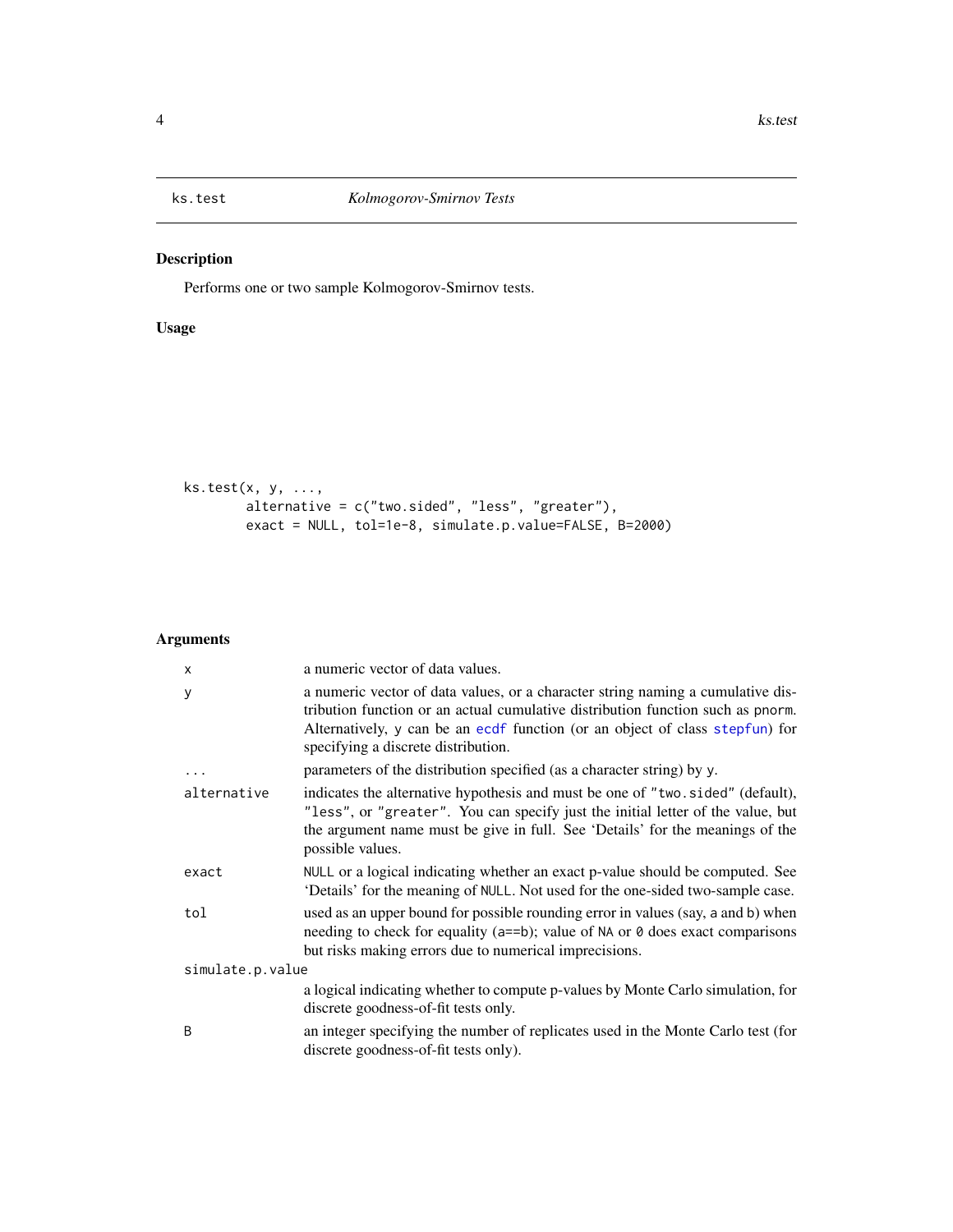### <span id="page-4-0"></span>ks.test 5

# Details

If y is numeric, a two-sample test of the null hypothesis that  $x$  and  $y$  were drawn from the same *continuous* distribution is performed.

Alternatively, y can be a character string naming a continuous (cumulative) distribution function (or such a function), or an [ecdf](#page-0-0) function (or object of class stepfun) giving a discrete distribution. In these cases, a one-sample test is carried out of the null that the distribution function which generated  $x$  is distribution  $y$  with parameters specified by ....

The presence of ties generates a warning unless y describes a discrete distribution (see above), since continuous distributions do not generate them.

The possible values "two.sided", "less" and "greater" of alternative specify the null hypothesis that the true distribution function of  $x$  is equal to, not less than or not greater than the hypothesized distribution function (one-sample case) or the distribution function of y (two-sample case), respectively. This is a comparison of cumulative distribution functions, and the test statistic is the maximum difference in value, with the statistic in the "greater" alternative being  $D^+$  =  $\max_{u} [F_x(u) - F_y(u)]$ . Thus in the two-sample case alternative="greater" includes distributions for which x is stochastically *smaller* than y (the CDF of x lies above and hence to the left of that for y), in contrast to  $t$ . test or wilcox. test.

Exact p-values are not available for the one-sided two-sample case, or in the case of ties if y is continuous. If exact = NULL (the default), an exact p-value is computed if the sample size is less than 100 in the one-sample case with y continuous or if the sample size is less than or equal to 30 with y discrete; or if the product of the sample sizes is less than 10000 in the two-sample case for continuous y. Otherwise, asymptotic distributions are used whose approximations may be inaccurate in small samples. With y continuous, the one-sample two-sided case, exact p-values are obtained as described in Marsaglia, Tsang & Wang (2003); the formula of Birnbaum & Tingey (1951) is used for the one-sample one-sided case.

In the one-sample case with y discrete, the methods presented in Conover (1972) and Gleser (1985) are used when exact=TRUE (or when exact=NULL) and length $(x)$  <=30 as described above. When exact=FALSE or exact=NULL with length $(x)$ >30, the test is not exact and the resulting p-values are known to be conservative. Usage of exact=TRUE with sample sizes greater than 30 is not advised due to numerical instabilities; in such cases, simulated p-values may be desirable.

If a single-sample test is used with y continuous, the parameters specified in ... must be prespecified and not estimated from the data. There is some more refined distribution theory for the KS test with estimated parameters (see Durbin, 1973), but that is not implemented in ks.test.

# Value

A list with class "htest" containing the following components:

| statistic   | the value of the test statistic.                               |
|-------------|----------------------------------------------------------------|
| p.value     | the p-value of the test.                                       |
| alternative | a character string describing the alternative hypothesis.      |
| method      | a character string indicating what type of test was performed. |
| data.name   | a character string giving the name(s) of the data.             |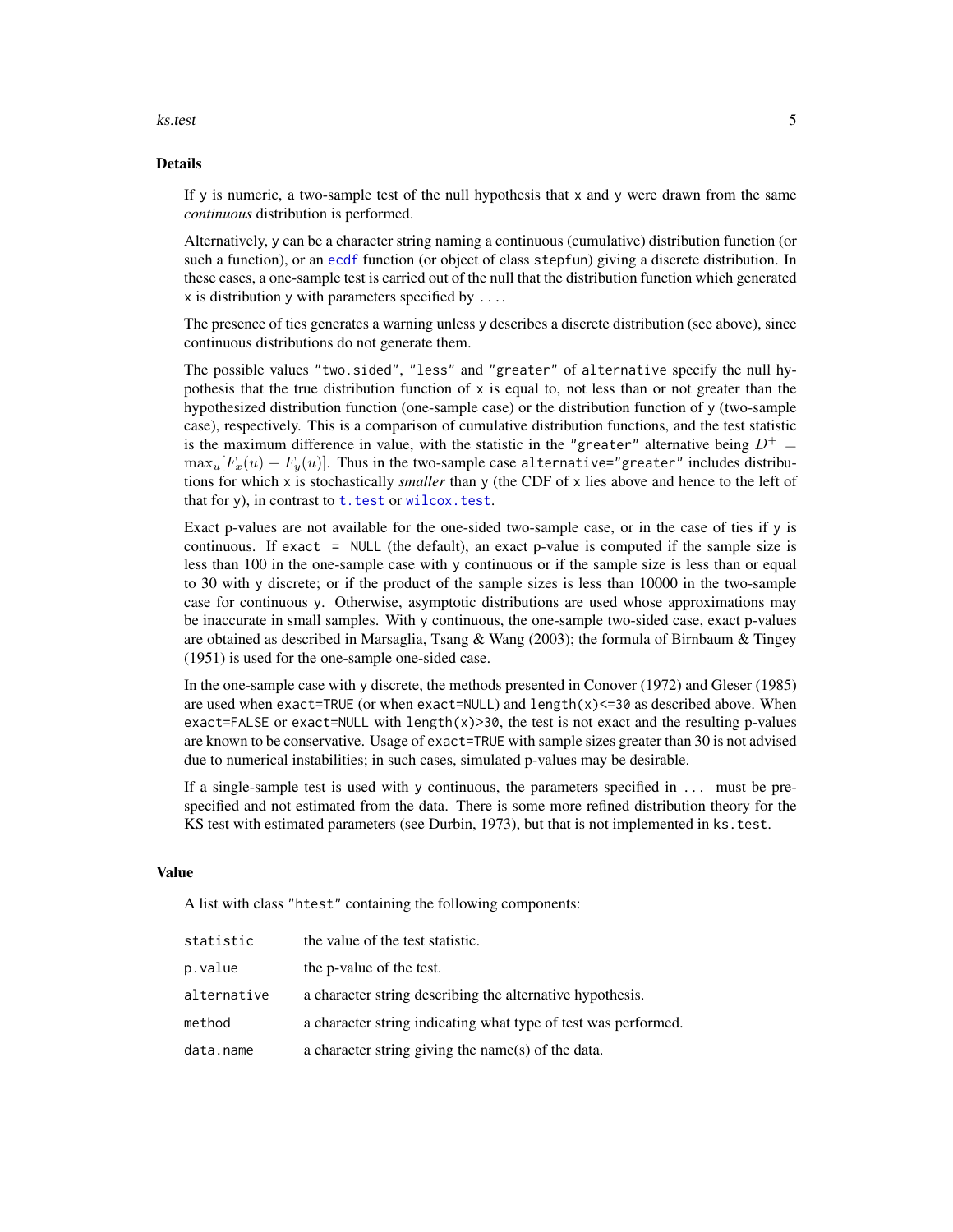# <span id="page-5-0"></span>Author(s)

Modified by Taylor B. Arnold and John W. Emerson to include one-sample testing with a discrete distribution (as presented in Conover's 1972 paper – see references).

# References

Z. W. Birnbaum and Fred H. Tingey (1951), One-sided confidence contours for probability distribution functions. *The Annals of Mathematical Statistics*, 22/4, 592–596.

William J. Conover (1971), *Practical Nonparametric Statistics*. New York: John Wiley & Sons. Pages 295–301 (one-sample Kolmogorov test), 309–314 (two-sample Smirnov test).

William J. Conover (1972), A Kolmogorov Goodness-of-Fit Test for Discontinuous Distributions. *Journal of American Statistical Association*, Vol. 67, No. 339, 591–596.

Leon Jay Gleser (1985), Exact Power of Goodness-of-Fit Tests of Kolmogorov Type for Discontinuous Distributions. *Journal of American Statistical Association*, Vol. 80, No. 392, 954–958.

Durbin, J. (1973) *Distribution theory for tests based on the sample distribution function*. SIAM.

George Marsaglia, Wai Wan Tsang and Jingbo Wang (2003), Evaluating Kolmogorov's distribution. *Journal of Statistical Software*, 8/18. <http://www.jstatsoft.org/v08/i18/>.

# See Also

[shapiro.test](#page-0-0) which performs the Shapiro-Wilk test for normality; [cvm.test](#page-1-1) for Cramer-von Mises type tests.

# Examples

```
require(graphics)
require(dgof)
set.seed(1)
x < - rnorm(50)
y \leftarrow runif(30)# Do x and y come from the same distribution?
ks.test(x, y)
# Does x come from a shifted gamma distribution with shape 3 and rate 2?
ks.test(x+2, "pgamma", 3, 2) # two-sided, exact
ks.test(x+2, "pgamma", 3, 2, exact = FALSE)ks.test(x+2, "pgamma", 3, 2, alternative = "gr")# test if x is stochastically larger than x2
x2 \le rnorm(50, -1)
plot(ecdf(x), xlim=range(c(x, x2)))plot(ecdf(x2), add=TRUE, lty="dashed")
t.test(x, x2, alternative="g")
wilcox.test(x, x2, alternative="g")
ks.test(x, x2, alternative="l")
#########################################################
# TBA, JWE new examples added for discrete distributions:
```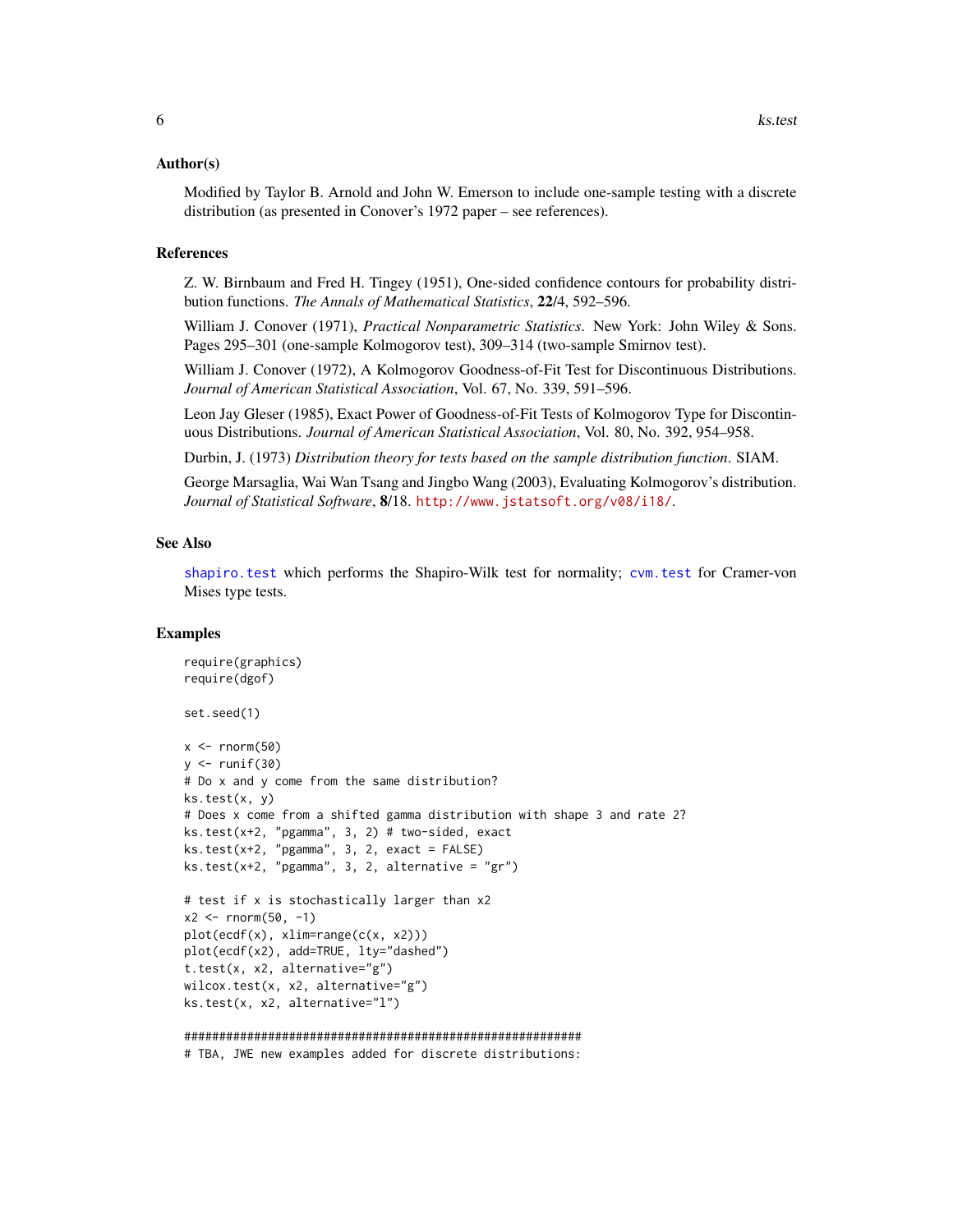### ks.test 7

```
x3 <- sample(1:10, 25, replace=TRUE)
# Using ecdf() to specify a discrete distribution:
ks.test(x3, ecdf(1:10))
# Using step() to specify the same discrete distribution:
myfun <- stepfun(1:10, cumsum(c(0, rep(0.1, 10))))
ks.test(x3, myfun)
# The previous R ks.test() does not correctly calculate the
# test statistic for discrete distributions (gives warning):
# stats::ks.test(c(0, 1), ecdf(c(0, 1)))
# ks.test(c(0, 1), ecdf(c(0, 1)))
# Even when the correct test statistic is given, the
# previous R ks.test() gives conservative p-values:
stats::ks.test(rep(1, 3), ecdf(1:3))
ks.test(rep(1, 3), ecdf(1:3))
ks.test(rep(1, 3), ecdf(1:3), simulate=TRUE, B=10000)
```